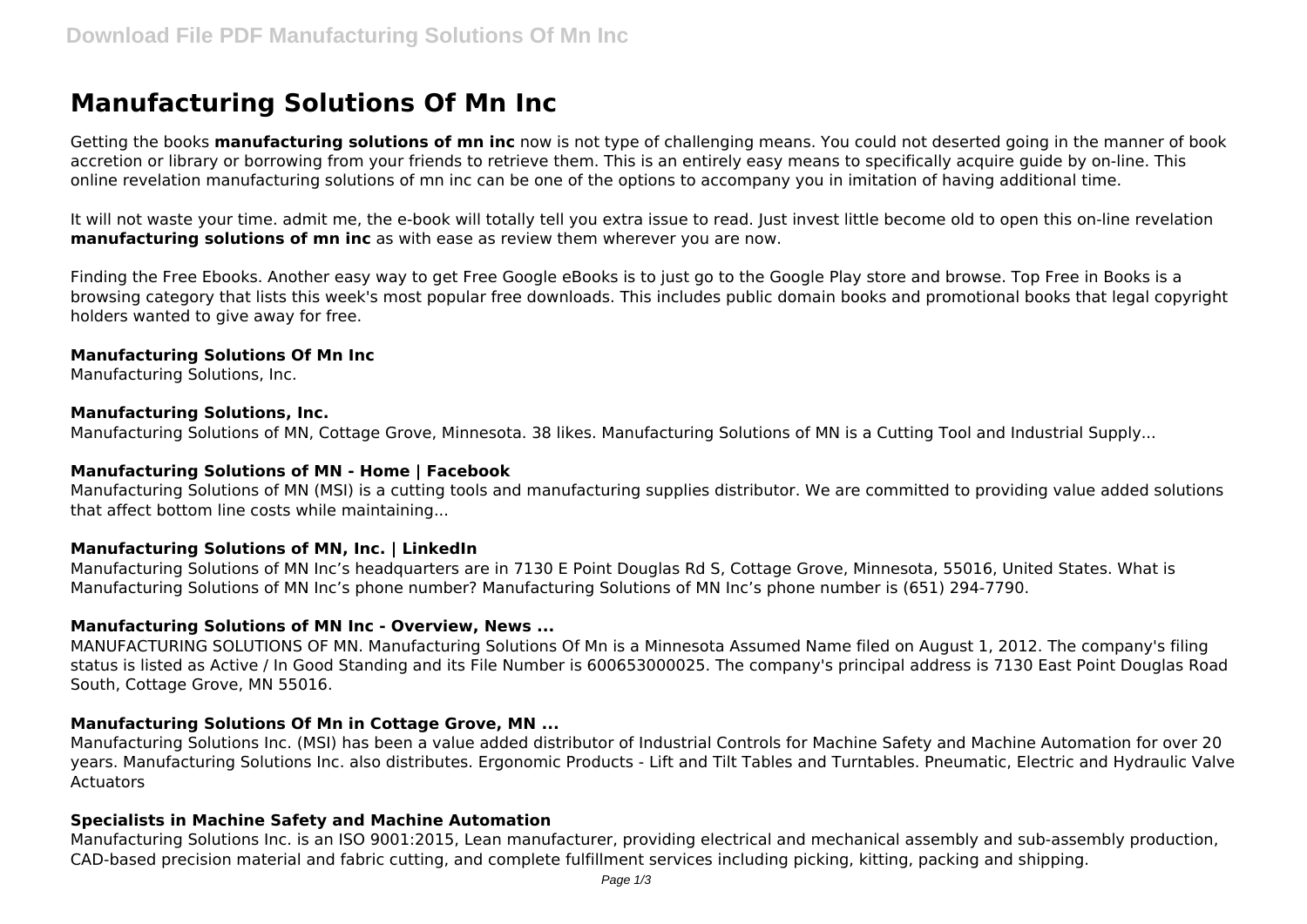### **Home | Manufacturing Solutions, Inc.**

Solutions. MSI has developed, fabricated and implemented numerous automation solutions for a wide range of customers' in some of the most demanding manufacturing environments. MSI is experienced with a range of robotic platforms including Adept, Fanuc and Universal Robots, developing and implementing installations in various industrial applications.

## **MSI - Manufacturing Solutions Inc. | An Experienced ...**

MFG Solutions, Inc. was founded in 2003 by materials and purchasing expert María S. Maynez and the sales and marketing young gun Fernando C. Quevedo, specializing in fasteners for the OEM industry. However, our customers' needs led us to diversify into other products.

#### **Home Page - MFG Solutions Inc.**

Manufacturing Solutions. 1332 East Borchard Avenue Santa Ana, CA 92705. Phone (714) 545-0940 Phone 714-545-0940. MachineryHost website by Machinio ...

#### **Manufacturing Solutions**

Manufacturing solutions Inc is a company of diversity. It offers many different opportunities for employees who like to shift around their work environment, but for employees who work hard and want to climb the ladder it isn't as accommodating because better positions are limited and hard to get. Pros.

#### **Working at Manufacturing Solutions Inc: Employee Reviews ...**

MANUFACTURING SOLUTIONS OF MN, INC. MINNESOTA ASSUMED NAME: WRITE REVIEW: Address: 7130 East Point Douglas Road South Cottage Grove, MN 55016: Registered Agent: Filing Date: August 01, 2012: File Number: 600648300021: Contact Us About The Company Profile For Manufacturing Solutions Of Mn, Inc.

## **Manufacturing Solutions Of Mn, Inc. - Cottage Grove MN and ...**

152 Manufacturing Solutions of Mn \$90,000 jobs available on Indeed.com. Apply to Burt's Bees Case Competition, Entry Level Technical Support, Product Manager and more!

## **Manufacturing Solutions of Mn \$90,000 Jobs, Employment ...**

Manufacturing Solutions of Mn Inc is located at the address 438 Hayward Ave N in Saint Paul, Minnesota 55128. They can be contacted via phone at (651) 294-7790 for pricing, hours and directions. For more information go to www.msmni.com For maps and directions to Manufacturing Solutions of Mn Inc view the map to the right.

## **Manufacturing Solutions of Mn Inc in Saint Paul, MN 55128 ...**

Karl Manufacturing Solutions, Inc. Home Our Story Our Team Our Services DuraSport Contact Us Where Safety is first, Employees are valued and Customer Service is second nature. We succeed because our Customers succeed. Our Customers. We will strive to maintain a standard of excellence centered around customer service, quality and value. ...

#### **Karl Manufacturing Solutions, Inc. - Home**

Manufacturing Solutions Inc. specializes in the design and manufacture of automation systems that reduce costs, increase operating efficiencies and